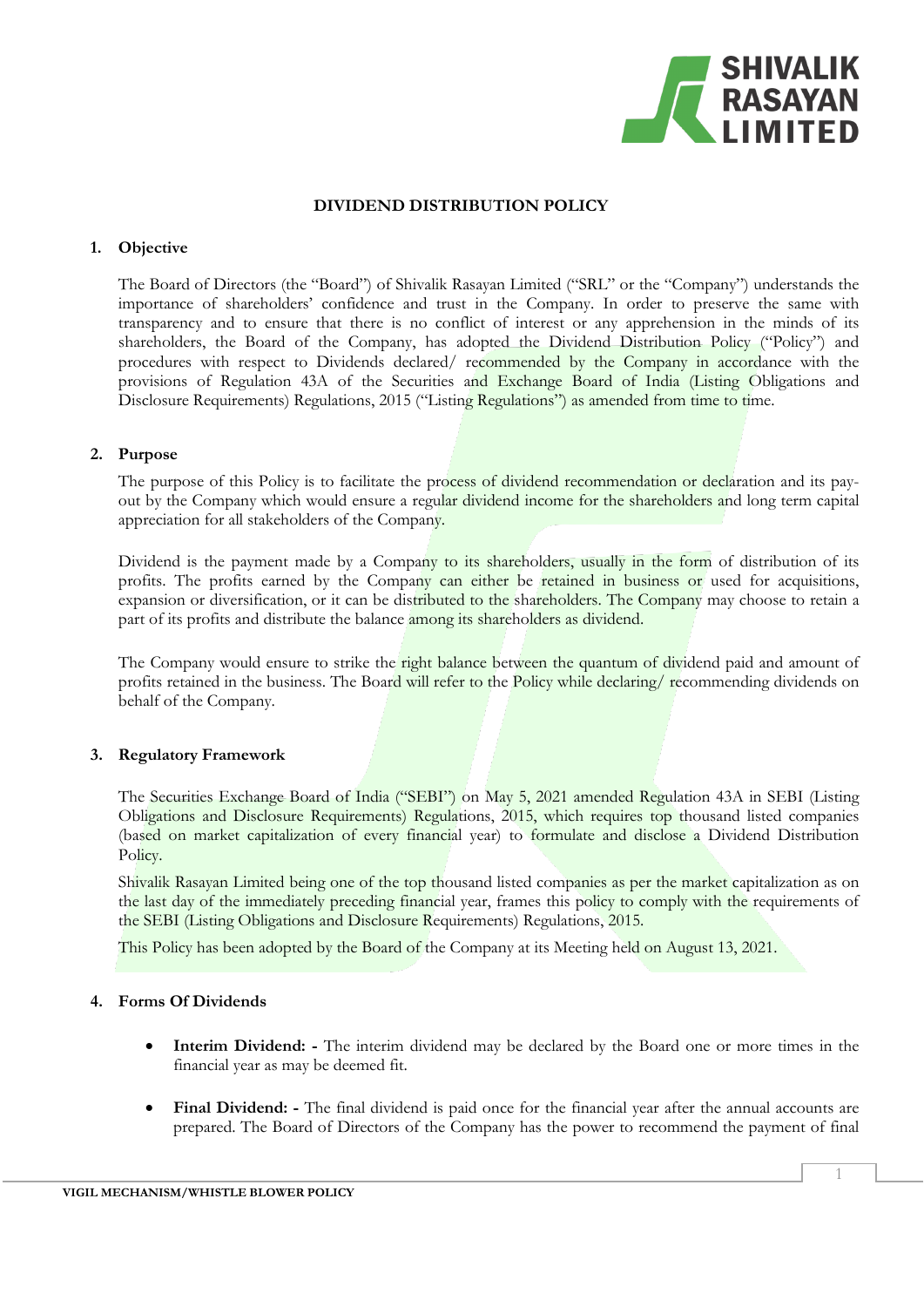

dividend to the shareholders for their approval at the Annual General Meeting of the Company. The declaration of final dividend shall be included in the ordinary business items that are required to be transacted at the Annual General Meeting**.**

• **Special Dividend: -** The Board may declare/recommend special dividend as and when it deems fit.

## **5. PER SHARE BASIS**

The dividend will be declared on per share basis only.

## **6. DIVIDEND DISTRIBUTION**

The Board of Directors shall endeavor to take a decision for Dividend Distribution with an objective to enhance shareholders value. However, the decision regarding pay-out is subject to several parameters which form part of this Policy.

The Dividend once declared or approved will be paid/ distributed within the statutory period permitted by law.

# **7. DECLARATION OF DIVIDEND**

Dividend shall be declared or paid only out of  $-$ 

1) Current financial year's profit:

- after providing for depreciation in accordance with law;
- after transferring to reserves such amount as may be prescribed or as may be otherwise considered appropriate by the Board at its discretion and as per applicable law.

Or

- The profits for any previous financial year(s) after providing for depreciation in accordance with law and remaining undistributed;
- Or
- Out of 1)  $\&$  2) both.

In case of inadequacy or absence of profits in any financial year, the Company may also declare/ pay Dividend out of the accumulated profits earned by it in previous years and transferred by the Company to the reserves, provided such declaration/ payment of dividend shall be made only in accordance with the provisions of the Companies Act, 2013 and rules specified therein.

# **8. FINANCIAL PARAMETERS CONSIDERED WHILE DECLARING DIVIDEND**

The financial parameters that may be considered before declaring dividend are profitability, cash flow and future growth and profitability outlook of the company.

# **9. CIRCUMSTANCES UNDER WHICH SHAREHOLDERS MAY NOT EXPECT DIVIDEND/ OR WHEN THE DIVIDEND COULD NOT BE DECLARED BY THE COMPANY SHALL BE FOR**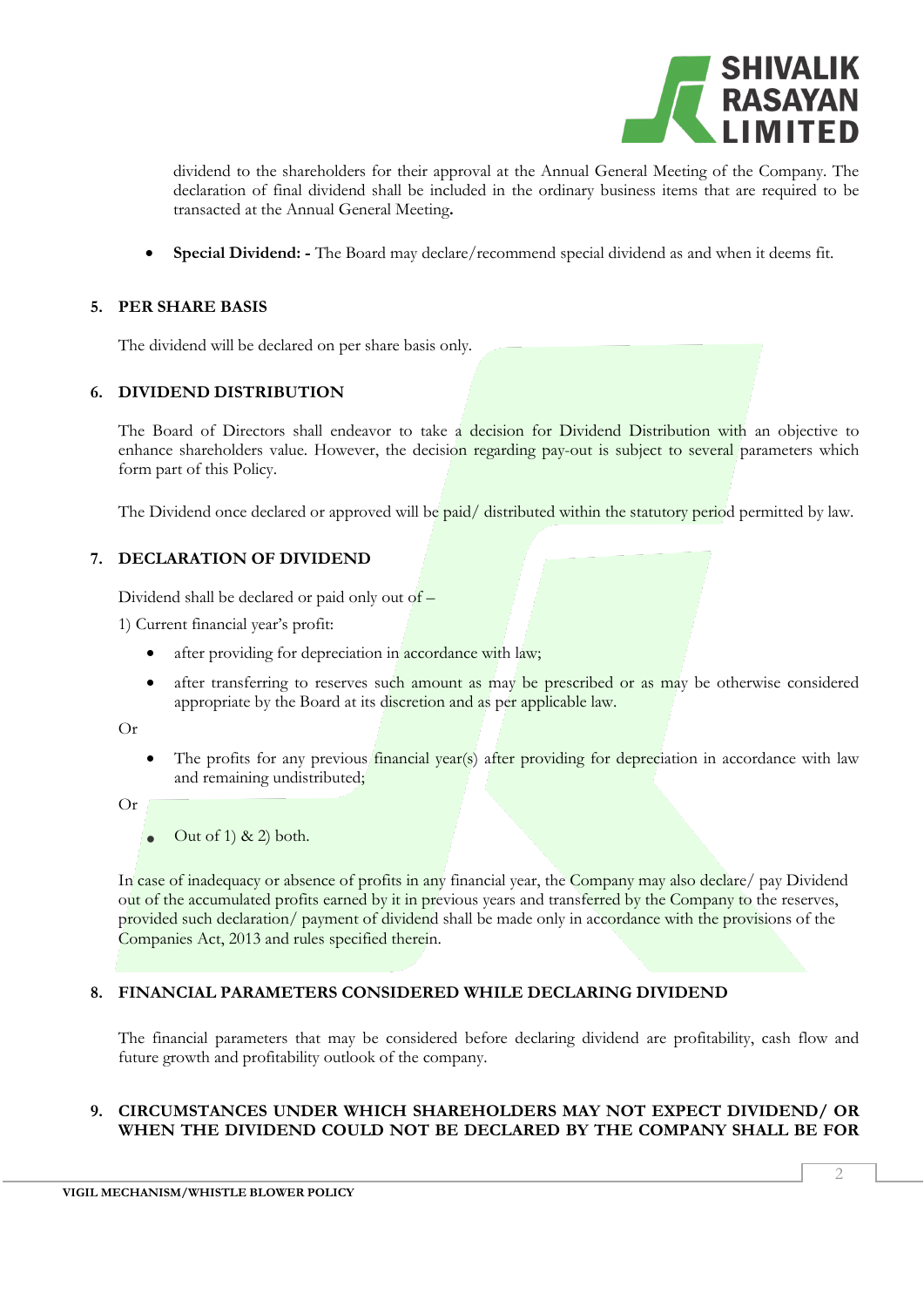

## **THE REASONS STATED HEREIN, BUT ARE NOT LIMITED TO, THE FOLLOWING REASONS ONLY**.

- Due to operation of any other law in force;
- Due to losses incurred by the Company and the Board considers it appropriate not to declare dividend for any particular year;
- Due to any restrictions and covenants contained in any agreement as may be entered with the Lenders;
- Uncertainty of the earnings/ financial results of the Company; and
- The availability of opportunities for reinvestments of surplus funds;
- Any other corporate action resulting in cash outflow

# **10. FACTORS AFFECTING DIVIDEND DECLARATION:**

### **a) External Factors to be considered while recommending/ declaring dividend**

- Any significant changes in macro-economic environment affecting India or the geographies in which the Company operates, or the business of the Company or of its clients;
- Any political, tax and regulatory changes in the geographies in which the Company operates;
- Any significant change in the business or technological environment resulting in the Company making significant investments to effect the necessary changes to its business model;
- Any changes in the competitive environment requiring significant investment.

#### **b) Internal Factors to be considered while recommending/ declaring dividend**

- Apart from the various external factors, the Board shall take into account various internal factors including the financial parameters while declaring dividend, which inter alia will include:
- Expected cash requirements of the Company including working capital, capital expenditure
- Quarterly and Annual results
- Investments including Mergers and Acquisitions (M&A)
- Free cash flow generation
- Buy-back of shares
- Funds required to service any outstanding loans;

#### **c) Retained Earnings**

Retained earnings would be used to further the company's business priorities. If there are excess reserves beyond the medium to long term business requirements, the retained earnings would be distributed to shareholders via Dividends or other means as permitted by applicable regulations.

#### **d) Parameters that shall be adopted with regard to various classes of shares**

Currently, the Company does not have different classes of shares and follows the 'one share, one vote'